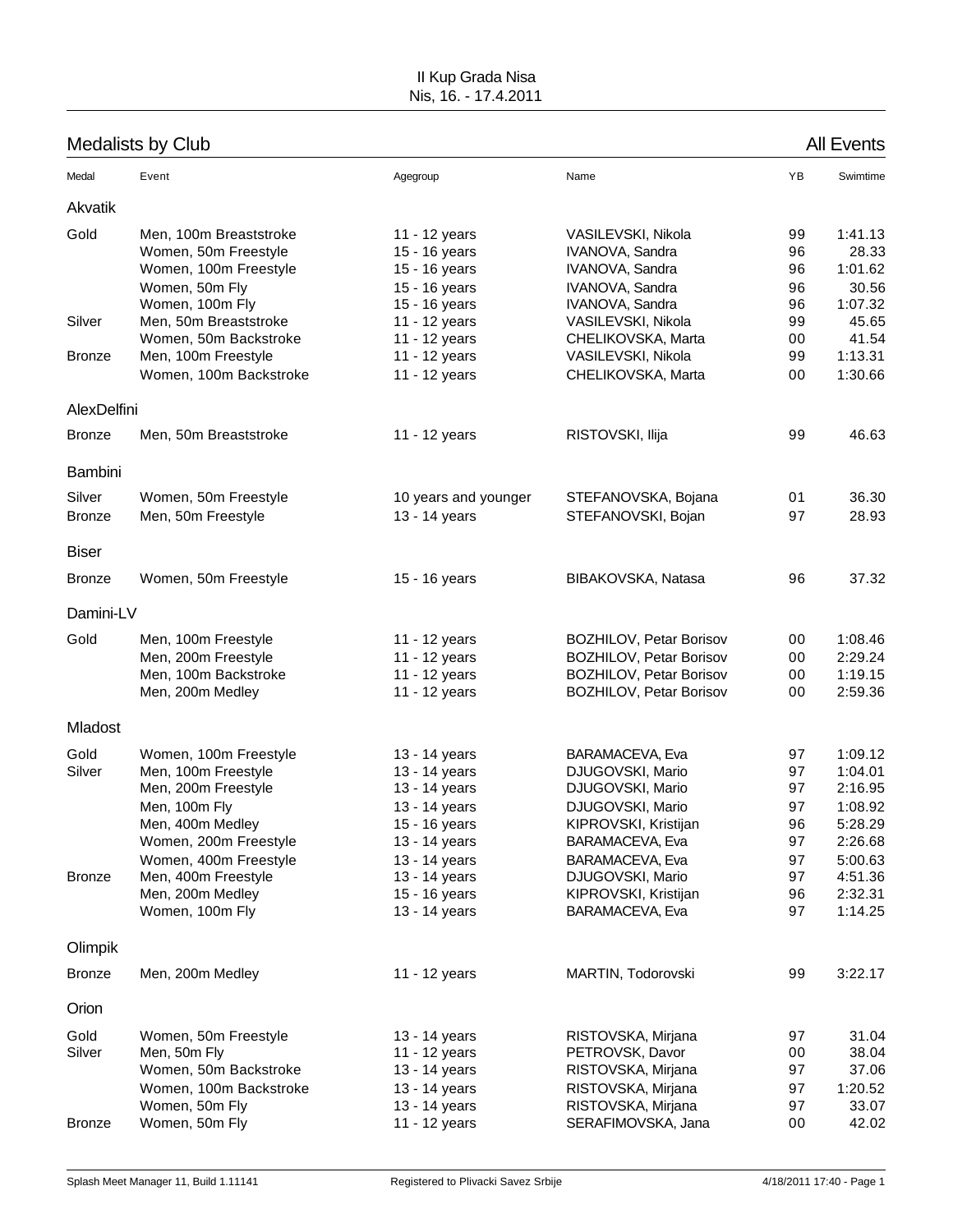### PK Barakuda

| <b>Bronze</b>           | Men, 100m Backstroke<br>Men, 50m Breaststroke<br>Men, 100m Breaststroke                                                                                                                                                                                                                                     | 11 - 12 years<br>17 years and older<br>17 years and older                                                                                                                                                                                                        | LAZAREVIC, Bogdan<br>DJUROVIC, Todo<br>DJUROVIC, Todo                                                                                                                                                                                                                                          | 99<br>92<br>92                                                                   | 1:34.11<br>31.44<br>1:08.59                                                                                                                    |
|-------------------------|-------------------------------------------------------------------------------------------------------------------------------------------------------------------------------------------------------------------------------------------------------------------------------------------------------------|------------------------------------------------------------------------------------------------------------------------------------------------------------------------------------------------------------------------------------------------------------------|------------------------------------------------------------------------------------------------------------------------------------------------------------------------------------------------------------------------------------------------------------------------------------------------|----------------------------------------------------------------------------------|------------------------------------------------------------------------------------------------------------------------------------------------|
| PK Skopje               |                                                                                                                                                                                                                                                                                                             |                                                                                                                                                                                                                                                                  |                                                                                                                                                                                                                                                                                                |                                                                                  |                                                                                                                                                |
| Gold<br>Silver          | Men, 100m Freestyle<br>Men, 200m Freestyle<br>Men, 100m Backstroke<br>Men, 50m Freestyle<br>Men, 50m Fly                                                                                                                                                                                                    | 13 - 14 years<br>13 - 14 years<br>13 - 14 years<br>17 years and older<br>17 years and older                                                                                                                                                                      | MARKOVSKI, Vedran<br>MARKOVSKI, Vedran<br>MARKOVSKI, Vedran<br>STEFANOVSKI, Martin<br>STEFANOVSKI, Martin                                                                                                                                                                                      | 97<br>97<br>97<br>89<br>89                                                       | 1:01.86<br>2:16.01<br>1:08.47<br>25.48<br>27.71                                                                                                |
| <b>PVK Kraljevo</b>     |                                                                                                                                                                                                                                                                                                             |                                                                                                                                                                                                                                                                  |                                                                                                                                                                                                                                                                                                |                                                                                  |                                                                                                                                                |
| Silver<br><b>Bronze</b> | Women, 50m Breaststroke<br>Women, 100m Breaststroke                                                                                                                                                                                                                                                         | 11 - 12 years<br>11 - 12 years                                                                                                                                                                                                                                   | TOSIC, Milica<br>TOSIC, Milica                                                                                                                                                                                                                                                                 | 99<br>99                                                                         | 45.19<br>1:41.04                                                                                                                               |
| Pk Td Bor               |                                                                                                                                                                                                                                                                                                             |                                                                                                                                                                                                                                                                  |                                                                                                                                                                                                                                                                                                |                                                                                  |                                                                                                                                                |
| <b>Bronze</b>           | Women, 50m Freestyle                                                                                                                                                                                                                                                                                        | 10 years and younger                                                                                                                                                                                                                                             | MARKOVIC, Milica                                                                                                                                                                                                                                                                               | 01                                                                               | 38.56                                                                                                                                          |
| Pk"delfin"skopje        |                                                                                                                                                                                                                                                                                                             |                                                                                                                                                                                                                                                                  |                                                                                                                                                                                                                                                                                                |                                                                                  |                                                                                                                                                |
| Gold                    | Men, 100m Freestyle<br>Men, 400m Freestyle<br>Women, 200m Freestyle<br>Women, 400m Freestyle<br>Women, 50m Backstroke<br>Women, 100m Backstroke<br>Women, 100m Backstroke<br>Women, 50m Breaststroke<br>Women, 200m Medley                                                                                  | 17 years and older<br>15 - 16 years<br>15 - 16 years<br>15 - 16 years<br>11 - 12 years<br>15 - 16 years<br>11 - 12 years<br>15 - 16 years<br>15 - 16 years                                                                                                       | ANGELKOVSKI, Darko<br>JOVANOV, Jakov<br>KALAJLIOSKA, Dea<br>KALAJLIOSKA, Dea<br>RADOESKA, Emilija<br>KALAJLIOSKA, Dea<br>RADOESKA, Emilija<br>JAKIMOVSKA, Anastasija<br>JAKIMOVSKA, Anastasija                                                                                                 | 92<br>96<br>96<br>96<br>99<br>96<br>99<br>96<br>96                               | 58.55<br>4:34.63<br>2:25.33<br>5:09.73<br>38.95<br>1:14.81<br>1:24.52<br>37.26<br>2:39.88                                                      |
| Silver                  | Men, 50m Freestyle<br>Men, 100m Freestyle<br>Men, 100m Fly<br>Women, 50m Freestyle<br>Women, 50m Freestyle<br>Women, 100m Freestyle<br>Women, 100m Freestyle<br>Women, 50m Backstroke<br>Women, 50m Breaststroke<br>Women, 50m Fly                                                                          | 15 - 16 years<br>15 - 16 years<br>15 - 16 years<br>13 - 14 years<br>11 - 12 years<br>13 - 14 years<br>11 - 12 years<br>15 - 16 years<br>10 years and younger<br>15 - 16 years                                                                                    | JAKIMOVSKI, Stefan<br>JOVANOV, Jakov<br>MARINOV, Marin<br>NINIK, Angela<br>RADOESKA, Emilija<br>NINIK, Angela<br>RADOESKA, Emilija<br>KALAJLIOSKA, Dea<br>IVANOVSKA, Jovana<br>JAKIMOVSKA, Anastasija                                                                                          | 95<br>96<br>95<br>98<br>99<br>98<br>99<br>96<br>01<br>96                         | 27.00<br>1:00.74<br>1:08.17<br>31.80<br>34.31<br>1:09.20<br>1:15.04<br>34.88<br>49.99<br>31.94                                                 |
| <b>Bronze</b>           | Men, 100m Freestyle<br>Men, 100m Freestyle<br>Men, 200m Freestyle<br>Men, 200m Freestyle<br>Men, 200m Freestyle<br>Men, 400m Freestyle<br>Men, 50m Backstroke<br>Men, 50m Breaststroke<br>Men, 50m Fly<br>Men, 100m Fly<br>Men, 100m Fly<br>Men, 400m Medley<br>Women, 50m Backstroke<br>Women, 400m Medley | 15 - 16 years<br>13 - 14 years<br>17 years and older<br>15 - 16 years<br>13 - 14 years<br>17 years and older<br>15 - 16 years<br>15 - 16 years<br>15 - 16 years<br>17 years and older<br>15 - 16 years<br>15 - 16 years<br>10 years and younger<br>13 - 14 years | JAKIMOVSKI, Stefan<br>TRPCEVSKI, Mihail<br>ANGELKOVSKI, Darko<br>JOVANOV, Jakov<br>TRPCEVSKI, Mihail<br>ANGELKOVSKI, Darko<br>MISHEVSKI, Leonid<br>JAKIMOVSKI, Stefan<br>MARINOV, Marin<br>TRPCEVSKI, Ivan<br>STOJANOVSKI, Stefan<br>STOJANOVSKI, Stefan<br>IVANOVSKA, Jovana<br>NINIK, Angela | 95<br>98<br>92<br>96<br>98<br>92<br>96<br>95<br>95<br>93<br>96<br>96<br>01<br>98 | 1:01.32<br>1:04.34<br>2:09.43<br>2:10.29<br>2:23.42<br>4:37.44<br>33.00<br>35.24<br>29.97<br>1:04.26<br>1:09.01<br>5:37.31<br>45.38<br>6:15.06 |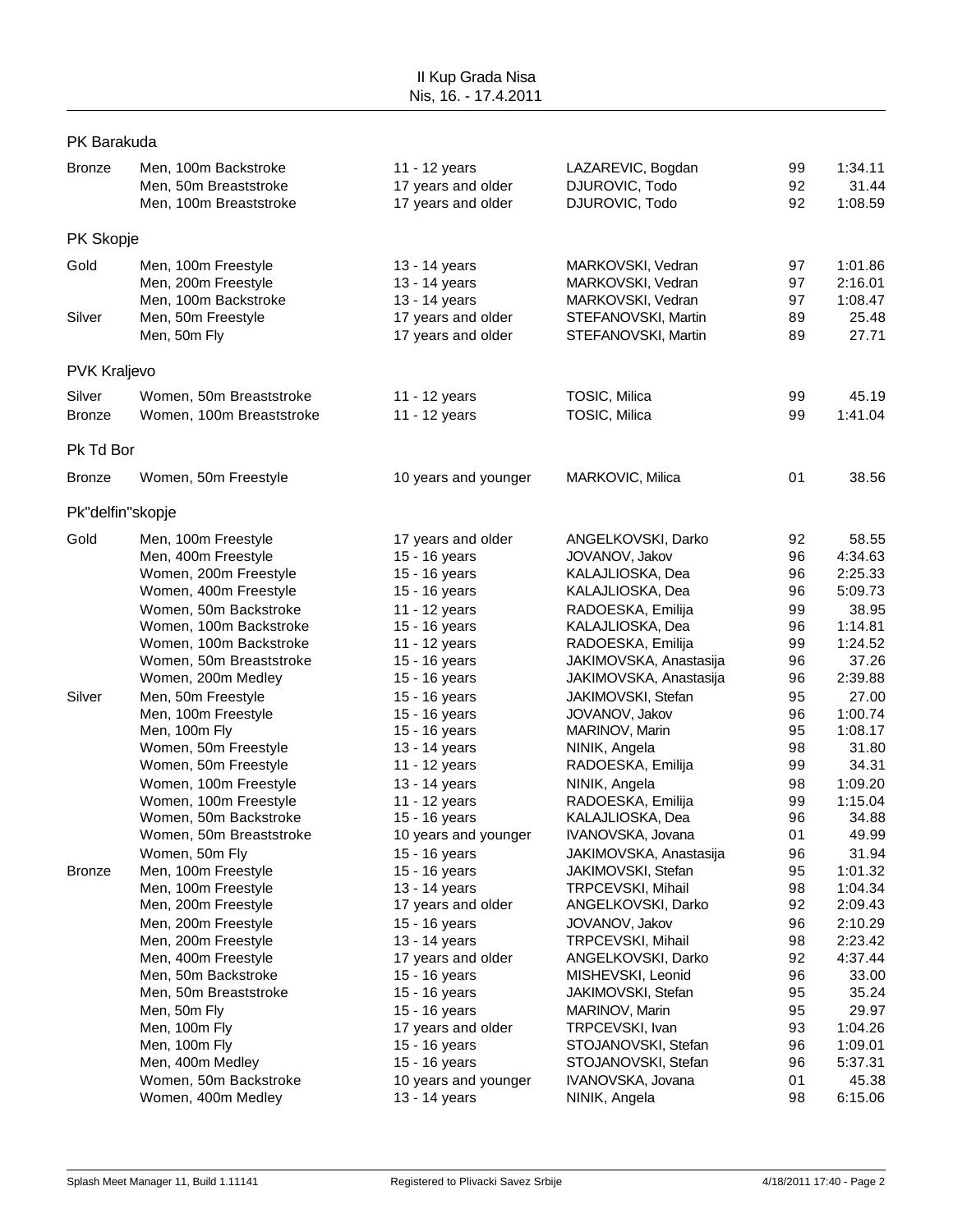## Plivacki klub " Napredak"

| Gold          | Men, 50m Freestyle<br>Men, 50m Backstroke      | 10 years and younger<br>11 - 12 years | CIKARIC, Luka<br>DANEV, Marko            | 01<br>99 | 33.57<br>37.84     |
|---------------|------------------------------------------------|---------------------------------------|------------------------------------------|----------|--------------------|
|               | Men, 50m Fly                                   | 10 years and younger                  | CIKARIC, Luka                            | 01       | 36.67              |
| Silver        | Women, 100m Breaststroke<br>Men, 50m Freestyle | 15 - 16 years<br>13 - 14 years        | DJOKIC, Danica<br>CEROVAK, Igor          | 96<br>97 | 1:32.07<br>28.74   |
|               | Men, 50m Freestyle                             | 11 - 12 years                         | DANEV, Marko                             | 99       | 32.33              |
|               | Men, 200m Freestyle                            | 11 - 12 years                         | DANEV, Marko                             | 99       | 2:37.62            |
|               | Men, 50m Backstroke                            | 10 years and younger                  | CIKARIC, Luka                            | 01       | 41.08              |
|               | Men, 100m Backstroke                           | 11 - 12 years                         | DANEV, Marko                             | 99       | 1:26.87            |
|               | Men, 50m Fly                                   | 13 - 14 years                         | CIKARIC, Filip                           | 97       | 31.77              |
|               | Women, 50m Freestyle                           | 15 - 16 years                         | DJOKIC, Danica                           | 96       | 31.68              |
| <b>Bronze</b> | Men, 50m Backstroke                            | 13 - 14 years                         | CEROVAK, Igor                            | 97       | 33.82              |
|               | Men, 100m Backstroke                           | 13 - 14 years                         | CEROVAK, Igor                            | 97       | 1:15.54            |
|               | Men, 100m Fly                                  | 11 - 12 years                         | JAKOVLJEVIC, Aleksa                      | 00       | 1:44.39            |
|               | Women, 50m Backstroke                          | 15 - 16 years                         | DJOKIC, Danica                           | 96       | 36.51              |
|               | Women, 100m Backstroke                         | 15 - 16 years                         | DJOKIC, Danica                           | 96       | 1:18.67            |
|               | Women, 50m Breaststroke                        | 10 years and younger                  | PETROVIC, Andjela                        | 01       | 52.08              |
|               | Plivacki klub "Jagodina 2000"                  |                                       |                                          |          |                    |
| Gold          | Men, 50m Freestyle                             | 17 years and older                    | DJORDJEVIC, Aleksa                       | 93       | 24.44              |
|               | Men, 50m Fly                                   | 15 - 16 years                         | DJORDJEVIC, Andreja                      | 95       | 28.91              |
|               | Women, 100m Freestyle                          | 17 years and older                    | GROZDANIC, Jelena                        | 93       | 1:05.93            |
|               | Women, 50m Breaststroke                        | 13 - 14 years                         | LAZAREVIC, Andjela                       | 97       | 40.47              |
|               | Women, 50m Fly                                 | 17 years and older                    | GROZDANIC, Jelena                        | 93       | 32.79              |
|               | Women, 100m Fly                                | 17 years and older                    | GROZDANIC, Jelena                        | 93       | 1:17.41            |
| Silver        | Men, 400m Freestyle                            | 15 - 16 years                         | DJORDJEVIC, Andreja                      | 95       | 5:06.76            |
|               | Men, 50m Breaststroke                          | 15 - 16 years                         | DJORDJEVIC, Andreja                      | 95       | 34.53              |
|               | Men, 100m Breaststroke                         | 15 - 16 years                         | DJORDJEVIC, Andreja                      | 95       | 1:18.13            |
|               | Men, 100m Fly                                  | 17 years and older                    | DJORDJEVIC, Aleksa                       | 93       | 1:03.54            |
|               | Women, 100m Freestyle                          | 17 years and older                    | MILENKOVIC, Andrijana                    | 93       | 1:08.08            |
|               | Women, 100m Freestyle                          | 15 - 16 years                         | POREDEN, Monika                          | 95       | 1:12.44<br>2:37.28 |
|               | Women, 200m Freestyle<br>Women, 200m Freestyle | 17 years and older<br>15 - 16 years   | MILENKOVIC, Andrijana<br>POREDEN, Monika | 93<br>95 | 2:37.08            |
|               | Women, 100m Breaststroke                       | 13 - 14 years                         | LAZAREVIC, Andjela                       | 97       | 1:29.75            |
| <b>Bronze</b> | Men, 100m Freestyle                            | 17 years and older                    | GRBO, Dimitrije                          | 93       | 59.75              |
|               | Men, 200m Freestyle                            | 11 - 12 years                         | POREDEN, Mirko                           | 99       | 2:41.02            |
|               | Men, 50m Backstroke                            | 17 years and older                    | DJORDJEVIC, Aleksa                       | 93       | 30.66              |
|               | Men, 50m Fly                                   | 17 years and older                    | DJORDJEVIC, Aleksa                       | 93       | 27.91              |
|               | Women, 100m Freestyle                          | 13 - 14 years                         | LAZAREVIC, Andjela                       | 97       | 1:13.28            |
|               | Women, 200m Medley                             | 13 - 14 years                         | LAZAREVIC, Andjela                       | 97       | 3:05.56            |
|               | Plivacki klub "Rasina" Krusevac                |                                       |                                          |          |                    |
| Gold          | Men, 400m Freestyle                            | 13 - 14 years                         | SEKULOVIC, Sekul                         | 97       | 4:30.56            |
|               | Men, 50m Backstroke                            | 13 - 14 years                         | SEKULOVIC, Sekul                         | 97       | 32.23              |
|               | Men, 100m Breaststroke                         | 13 - 14 years                         | DIMITRIJEVIC, Nikola                     | 97       | 1:18.26            |
|               | Men, 100m Fly                                  | 13 - 14 years                         | DIMITRIJEVIC, Nikola                     | 97       | 1:08.07            |
|               | Men, 200m Medley                               | 13 - 14 years                         | DIMITRIJEVIC, Nikola                     | 97       | 2:32.81            |
|               | Men, 400m Medley                               | 13 - 14 years                         | DIMITRIJEVIC, Nikola                     | 97       | 5:36.41            |
|               | Women, 50m Freestyle                           | 11 - 12 years                         | NIKOLIC, Teodora                         | 99       | 32.01              |
|               | Women, 100m Freestyle                          | 11 - 12 years                         | NIKOLIC, Teodora                         | 99       | 1:10.29            |
|               | Women, 50m Fly                                 | 11 - 12 years                         | NIKOLIC, Teodora                         | 99       | 36.68              |
|               | Women, 100m Fly                                | 11 - 12 years                         | NIKOLIC, Teodora                         | 99       | 1:23.50            |
| Silver        | Men, 100m Backstroke                           | 13 - 14 years                         | SEKULOVIC, Sekul                         | 97       | 1:09.37            |
| <b>Bronze</b> | Men, 400m Freestyle                            | 15 - 16 years                         | JOVANOVIC, Nikola                        | 95       | 5:19.73            |
|               | Men, 100m Breaststroke                         | 15 - 16 years                         | TODOSIJEVIC, Ivan                        | 96       | 1:20.03            |
|               | Women, 200m Freestyle                          | 15 - 16 years                         | VASIC, Ana                               | 96       | 2:43.47            |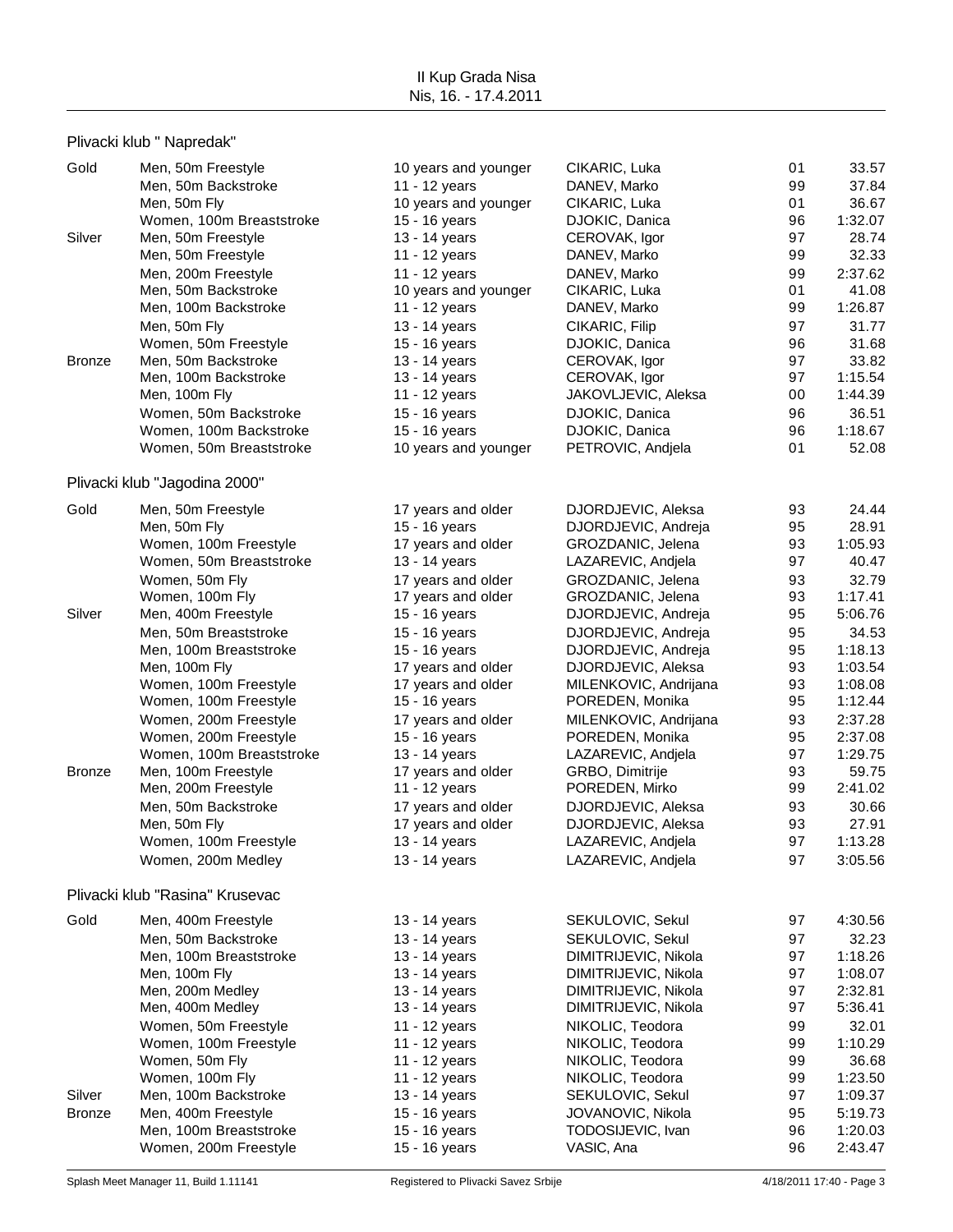| II Kup Grada Nisa<br>Nis, 16. - 17.4.2011 |                                                                                                                                                                                                                                                                                                                                                                                                                                                                                      |                                                                                                                                                                                                                                                                                                                                                                                    |                                                                                                                                                                                                                                                                                                                                                                                                                          |                                                                                                                            |                                                                                                                                                                                                                 |
|-------------------------------------------|--------------------------------------------------------------------------------------------------------------------------------------------------------------------------------------------------------------------------------------------------------------------------------------------------------------------------------------------------------------------------------------------------------------------------------------------------------------------------------------|------------------------------------------------------------------------------------------------------------------------------------------------------------------------------------------------------------------------------------------------------------------------------------------------------------------------------------------------------------------------------------|--------------------------------------------------------------------------------------------------------------------------------------------------------------------------------------------------------------------------------------------------------------------------------------------------------------------------------------------------------------------------------------------------------------------------|----------------------------------------------------------------------------------------------------------------------------|-----------------------------------------------------------------------------------------------------------------------------------------------------------------------------------------------------------------|
|                                           | Women, 400m Freestyle<br>Women, 50m Breaststroke<br>Women, 100m Breaststroke                                                                                                                                                                                                                                                                                                                                                                                                         | 15 - 16 years<br>15 - 16 years<br>15 - 16 years                                                                                                                                                                                                                                                                                                                                    | VASIC, Ana<br>VASIC, Ana<br>VASIC, Ana                                                                                                                                                                                                                                                                                                                                                                                   | 96<br>96<br>96                                                                                                             | 5:57.99<br>42.48<br>1:35.23                                                                                                                                                                                     |
|                                           | Plivacki klub Jagodina                                                                                                                                                                                                                                                                                                                                                                                                                                                               |                                                                                                                                                                                                                                                                                                                                                                                    |                                                                                                                                                                                                                                                                                                                                                                                                                          |                                                                                                                            |                                                                                                                                                                                                                 |
| Gold<br>Silver<br>Bronze                  | Women, 100m Backstroke<br>Women, 50m Freestyle<br>Women, 50m Breaststroke<br>Women, 50m Freestyle<br>Women, 100m Backstroke                                                                                                                                                                                                                                                                                                                                                          | 17 years and older<br>17 years and older<br>17 years and older<br>13 - 14 years<br>13 - 14 years                                                                                                                                                                                                                                                                                   | RADOSAVLJEVIC, Bojana<br>MILETIC, Marija<br>MILETIC, Marija<br>RASIC, Ana<br>RASIC, Ana                                                                                                                                                                                                                                                                                                                                  | 93<br>93<br>93<br>98<br>98                                                                                                 | 1:42.52<br>33.86<br>48.80<br>32.45<br>1:20.63                                                                                                                                                                   |
|                                           | Plivacki klub Olimpija Bor                                                                                                                                                                                                                                                                                                                                                                                                                                                           |                                                                                                                                                                                                                                                                                                                                                                                    |                                                                                                                                                                                                                                                                                                                                                                                                                          |                                                                                                                            |                                                                                                                                                                                                                 |
| Gold<br>Silver<br><b>Bronze</b>           | Women, 50m Backstroke<br>Men, 100m Fly<br>Men, 200m Medley<br>Women, 400m Freestyle<br>Men, 50m Backstroke<br>Women, 50m Freestyle<br>Women, 100m Freestyle                                                                                                                                                                                                                                                                                                                          | 17 years and older<br>11 - 12 years<br>11 - 12 years<br>17 years and older<br>11 - 12 years<br>17 years and older<br>17 years and older                                                                                                                                                                                                                                            | JANKUCIC, Milica<br>KRTINIC, Marko<br>KRTINIC, Marko<br>JANKUCIC, Milica<br><b>KRTINIC, Marko</b><br>JANKUCIC, Milica<br>JANKUCIC, Milica                                                                                                                                                                                                                                                                                | 93<br>00<br>00<br>93<br>00<br>93<br>93                                                                                     | 42.25<br>1:36.37<br>3:14.70<br>6:27.53<br>41.40<br>34.06<br>1:15.87                                                                                                                                             |
|                                           | Plivacki klub Sveti Nikola Nis                                                                                                                                                                                                                                                                                                                                                                                                                                                       |                                                                                                                                                                                                                                                                                                                                                                                    |                                                                                                                                                                                                                                                                                                                                                                                                                          |                                                                                                                            |                                                                                                                                                                                                                 |
| Gold                                      | Men, 50m Freestyle<br>Men, 50m Freestyle<br>Men, 100m Freestyle<br>Men, 200m Freestyle<br>Men, 50m Backstroke<br>Men, 50m Breaststroke<br>Men, 50m Breaststroke<br>Men, 100m Breaststroke<br>Men, 50m Fly<br>Men, 100m Fly<br>Men, 100m Fly<br>Men, 200m Medley<br>Men, 400m Medley<br>Women, 200m Freestyle<br>Women, 400m Freestyle<br>Women, 50m Backstroke<br>Women, 100m Backstroke<br>Women, 50m Breaststroke<br>Women, 100m Breaststroke<br>Women, 50m Fly<br>Women, 100m Fly | 15 - 16 years<br>13 - 14 years<br>15 - 16 years<br>15 - 16 years<br>17 years and older<br>15 - 16 years<br>13 - 14 years<br>15 - 16 years<br>13 - 14 years<br>15 - 16 years<br>11 - 12 years<br>15 - 16 years<br>17 years and older<br>13 - 14 years<br>13 - 14 years<br>13 - 14 years<br>13 - 14 years<br>10 years and younger<br>13 - 14 years<br>13 - 14 years<br>13 - 14 years | STOJANOVIC, STEFAN<br>RANDJELOVIC, SANDRO<br>STOJANOVIC, STEFAN<br>STOJANOVIC, STEFAN<br><b>IVANOVIC, SAVA</b><br>RANDJELOVIC, NEMANJA<br>MITROVIC, NIKOLA<br>RANDJELOVIC, NEMANJA<br>JOVANOVIC, ALEKSANDAR<br>STOJANOVIC, STEFAN<br>TESIC, PAVLE<br>NIKOLIC, ALEKSANDAR<br><b>IVANOVIC, SAVA</b><br>ILIC, SARA<br>ILIC, SARA<br>CIRIC, JANA<br>CIRIC, JANA<br>DENIC, VISNJA<br>COJIC, NINA<br>ILIC, SARA<br>COJIC, NINA | 95<br>97<br>95<br>95<br>90<br>95<br>97<br>95<br>97<br>95<br>00<br>96<br>90<br>97<br>97<br>97<br>97<br>01<br>98<br>97<br>98 | 26.29<br>28.67<br>56.32<br>2:03.01<br>27.97<br>34.09<br>36.73<br>1:16.35<br>31.62<br>1:00.34<br>1:31.56<br>2:22.35<br>4:56.81<br>2:23.44<br>4:57.00<br>32.42<br>1:11.46<br>49.94<br>1:21.67<br>31.13<br>1:07.62 |
| Silver                                    | Women, 200m Medley<br>Women, 400m Medley<br>Men, 200m Freestyle<br>Men, 400m Freestyle<br>Men, 50m Backstroke<br>Men, 100m Backstroke<br>Men, 50m Breaststroke<br>Men, 50m Fly<br>Men, 200m Medley<br>Men, 400m Medley<br>Women, 50m Backstroke<br>Women, 50m Breaststroke<br>Women, 50m Breaststroke<br>Women, 100m Breaststroke<br>Women, 100m Fly                                                                                                                                 | 13 - 14 years<br>13 - 14 years<br>15 - 16 years<br>17 years and older<br>11 - 12 years<br>15 - 16 years<br>17 years and older<br>15 - 16 years<br>17 years and older<br>13 - 14 years<br>10 years and younger<br>15 - 16 years<br>13 - 14 years<br>15 - 16 years<br>13 - 14 years                                                                                                  | CIRIC, JANA<br>CIRIC, JANA<br>NIKOLIC, ALEKSANDAR<br>DIDIC, DIMITRIJE<br>ICIC, ALEKSANDAR<br>NIKOLIC, ALEKSANDAR<br>IVANOVIC, SAVA<br>NIKOLIC, ALEKSANDAR<br>STANKOVIC, STRAHINJA<br>RANDJELOVIC, SANDRO<br>TESIC, ALEKSANDRA<br>DJORDJEVIC, ANETA<br><b>CVETKOVIC, MILIJANA</b><br>DJORDJEVIC, ANETA<br>ILIC, SARA                                                                                                      | 97<br>97<br>96<br>94<br>99<br>96<br>90<br>96<br>94<br>97<br>03<br>96<br>97<br>96<br>97                                     | 2:36.03<br>5:33.07<br>2:03.68<br>4:33.90<br>39.20<br>1:08.20<br>30.96<br>29.24<br>2:13.99<br>6:09.01<br>45.16<br>41.52<br>43.50<br>1:32.47<br>1:08.26                                                           |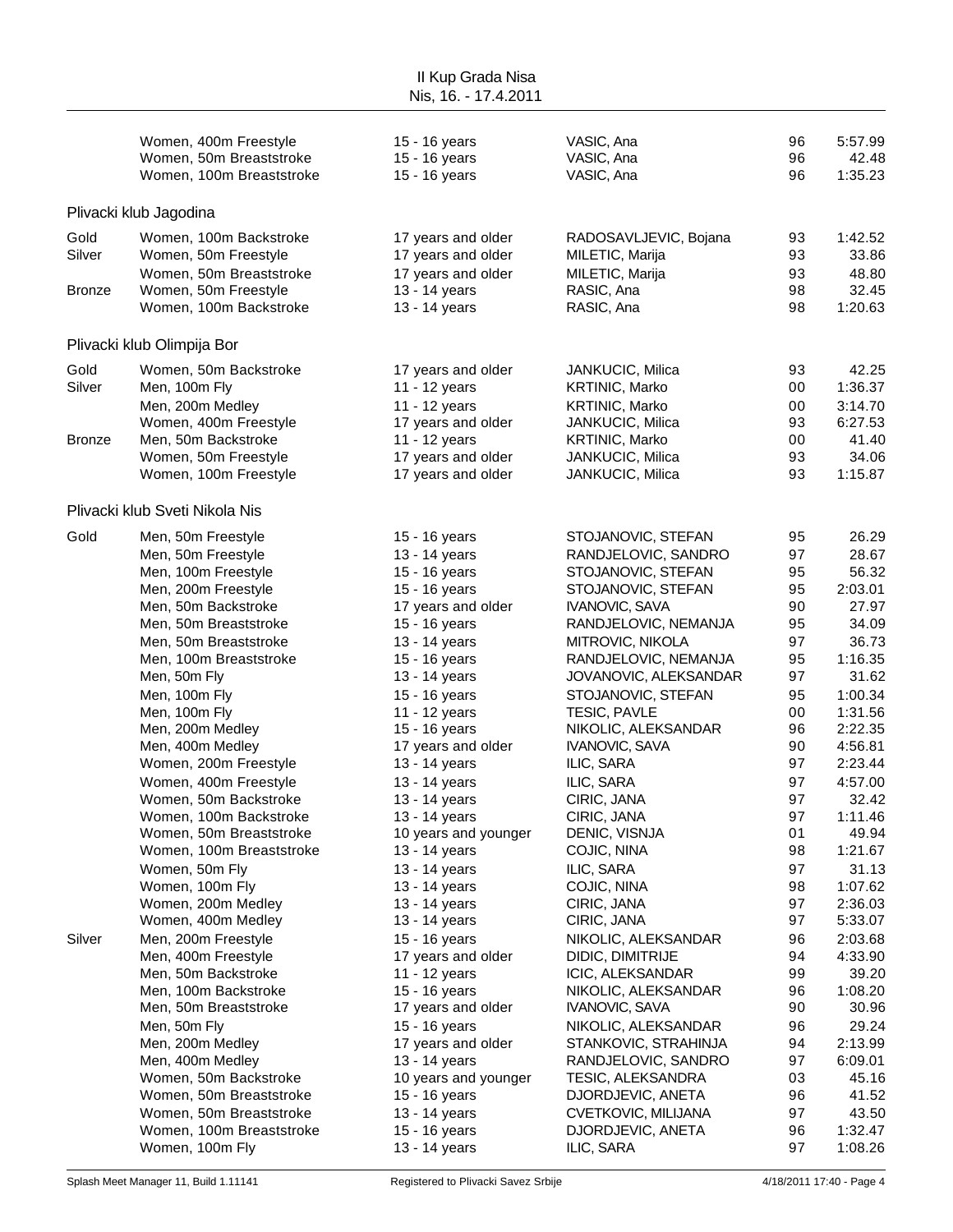Women, 200m Medley 15 - 16 years DJORDJEVIC, ANETA 96 3:06.58 Women, 200m Medley **13 - 14 years** DJORDJEVIC, IVANA 98 2:58.38 Women, 400m Medley 15 - 16 years DJORDJEVIC, ANETA 96 6:44.56 Women, 400m Medley **13 - 14 years COJIC, NINA** 98 5:56.09 Bronze Men, 50m Freestyle 15 - 16 years KUSICKI, SASA 96 27.79 Men, 50m Freestyle **11 - 12 years** ICIC, ALEKSANDAR 99 33.03 Men, 50m Freestyle **10** years and younger PETKOVIC, ANDRIJA 01 36.68 Men, 50m Breaststroke 13 - 14 years JOVANOVIC, ALEKSANDAR 97 37.20 Men, 50m Fly 13 - 13 - 14 years RANDJELOVIC, SANDRO 97 32.16 Men, 50m Fly 11 - 12 years TESIC, PAVLE 00 39.20 Men, 50m Fly 10 years and younger CIRIC, TADIJA 02 39.32 Men, 100m Fly 13 - 13 - 14 years RANDJELOVIC, SANDRO 97 1:11.71 Men, 200m Medley **17 years and older** IVANOVIC, SAVA 90 2:14.18 Men, 200m Medley 13 - 14 years VUCICEVIC, DUSAN 97 2:55.11 Men, 400m Medley **17 years and older** DIDIC, DIMITRIJE 94 5:13.35 Women, 200m Freestyle **13 - 14 years** DJORDJEVIC, IVANA 98 2:41.90 Women, 400m Freestyle **13 - 14 years COJIC, NINA** 98 5:05.80 Women, 50m Backstroke 13 - 14 years DJORDJEVIC, IVANA 98 38.57 Women, 100m Breaststroke 13 - 14 years SOTIROVSKI, SOFIJA 98 1:39.94 Women, 50m Fly 15.06 and younger TESIC, ALEKSANDRA 03 45.06 Plivacki klub,,Crnica"Paracin Gold Men, 200m Freestyle 17 years and older BOZINOVIC, Milos 94 2:07.63 Men, 400m Freestyle **17 years and older** BOZINOVIC, Milos 94 4:32.28 Men, 50m Backstroke **15 - 16 years** NIKOLIC, Uros 96 31.42 Men, 100m Backstroke **15 - 16 years** NIKOLIC, Uros 96 1:06.13 Men, 50m Breaststroke **17 years and older** LEKIC, Lazar 94 30.85 Men, 400m Medley 15 - 16 years NIKOLIC, Uros 96 5:13.42 Women, 50m Freestyle **17 years and older** MILOSVALJEVIC, Ana 93 29.95 Women, 200m Freestyle **17 years and older** MILOSVALJEVIC, Ana 93 2:26.44 Women, 200m Freestyle 11 - 12 years ZDRAVKOVIC, Nevena 00 2:45.81 Women, 400m Freestyle **17 years and older** MILOSVALJEVIC, Ana 93 5:14.81 Women, 50m Backstroke 15 - 16 years PAVLOVIC, Sara 196 34.32 Silver Men, 100m Freestyle 17 years and older BOZINOVIC, Milos 94 59.10 Men, 50m Backstroke **17 years and older** LEKIC, Lazar 94 28.92 Men, 50m Backstroke 15 - 16 years JOVIC, Vukasin 96 32.60 Men, 200m Medley 15 - 16 years NIKOLIC, Uros 96 2:29.42 Women, 50m Backstroke 11 - 12 years MARKOVIC, Jovana 00 41.54 Women, 100m Backstroke 15 - 16 years PAVLOVIC, Sara 96 1:16.53 Women, 100m Backstroke 11 - 12 years MARKOVIC, Jovana 00 1:30.04 Women, 50m Fly 17 years and older MILOSVALJEVIC, Ana 93 33.58 Women, 100m Fly 15 - 16 years PAVLOVIC, Sara 96 1:17.26 Bronze Men, 100m Backstroke 15 - 16 years JOVIC, Vukasin 96 1:10.58 Women, 50m Freestyle **11 - 12 years** MARKOVIC, Jovana 00 34.84 Women, 100m Freestyle **11 - 12 years** MARKOVIC, Jovana 00 1:16.77 Women, 200m Freestyle **11 - 12 years MILOVANOVIC, Ema** 00 3:12.07 Women, 50m Fly **Notain Company 15 - 16 years** PAVLOVIC, Sara 39.13 96 33.13 Women, 100m Fly 11 - 12 years MILOVANOVIC, Ema 00 1:49.41 Plivacki klub,,Nis 2005"Nis Gold Men, 50m Freestyle 11 - 12 years ILIC, Damjan 99 30.20 Men, 50m Backstroke **10** years and younger VUKOTIC, Luka 01 39.33 Men, 100m Backstroke **17** years and older STOJILKOVIC, Milan 89 1:05.32

II Kup Grada Nisa Nis, 16. - 17.4.2011

Men, 50m Breaststroke **11 - 12 years** ILIC, Damjan 99 41.01 Men, 50m Breaststroke 10 years and younger VUKOTIC, Luka 01 47.50 Men, 100m Breaststroke 17 years and older MLADENOVIC, Dimitrije 94 1:08.21 Men, 50m Fly 17 years and older STOJILKOVIC, Milan 89 27.08